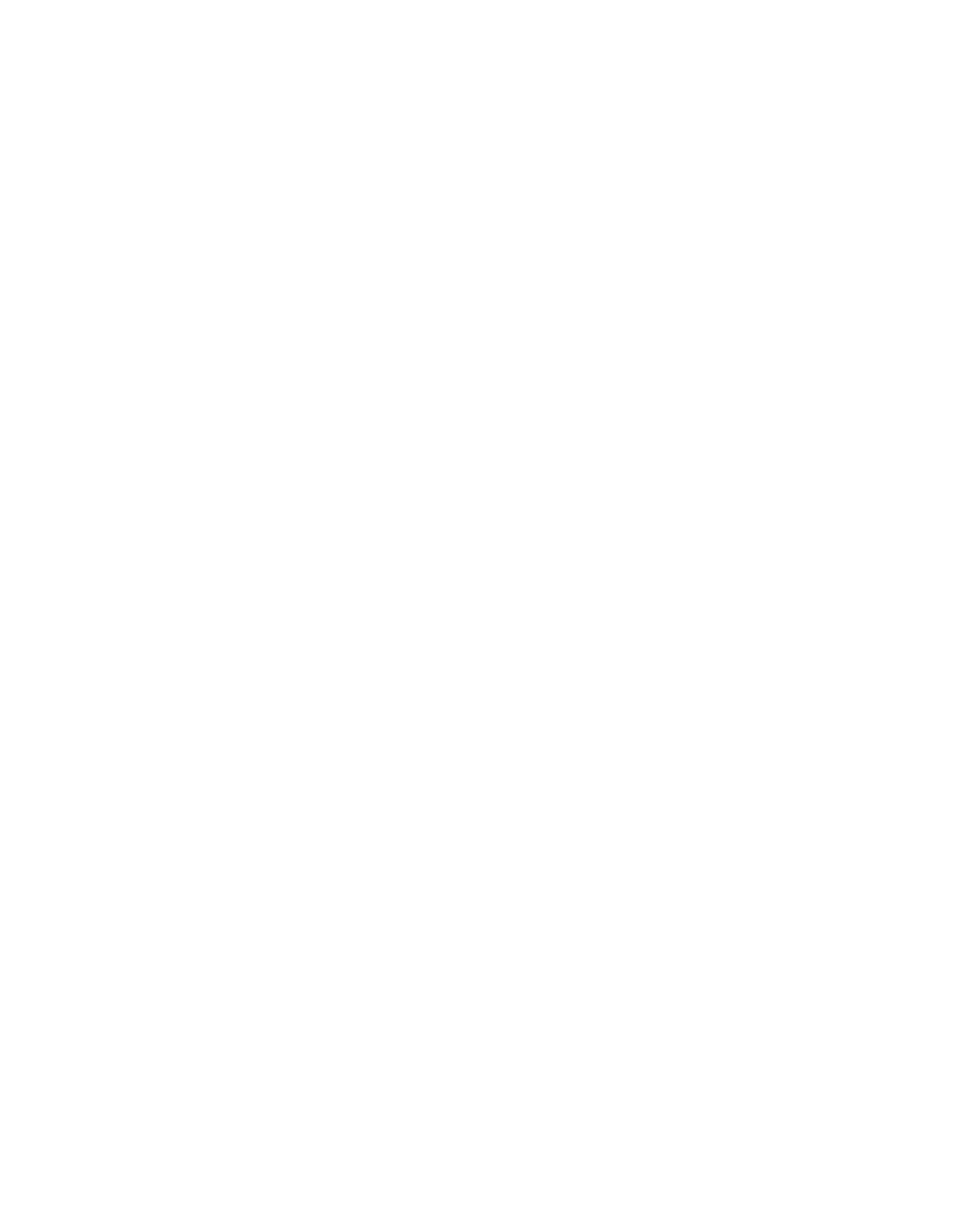## **City of Battle Creek Employment Application**

An Equal Opportunity Employer



| Full Name (Last, First, Middle) |                                                                                                                                                                                                                                                                                                                                                                                                                                                                                                                                                                                                                                                                                                                                                              | Today's Date         |     |
|---------------------------------|--------------------------------------------------------------------------------------------------------------------------------------------------------------------------------------------------------------------------------------------------------------------------------------------------------------------------------------------------------------------------------------------------------------------------------------------------------------------------------------------------------------------------------------------------------------------------------------------------------------------------------------------------------------------------------------------------------------------------------------------------------------|----------------------|-----|
| <b>Present Address</b>          | City                                                                                                                                                                                                                                                                                                                                                                                                                                                                                                                                                                                                                                                                                                                                                         | State                | Zip |
| <b>Phone Number</b>             | <b>Cell Phone Number</b>                                                                                                                                                                                                                                                                                                                                                                                                                                                                                                                                                                                                                                                                                                                                     | <b>Email Address</b> |     |
|                                 | This employment application will be active for up to one (1) year. Any applicant wishing to be<br>considered for employment beyond this time should inquire as to whether applications are being<br>accepted at that time.<br>It is the City's policy to provide equal employment opportunity in all aspects of the employment rela-<br>tionship — including recruitment, hiring, promotion, and all conditions and privileges of employment<br>- to all applicants and employees without discrimination because of race, creed, color, age, religion,<br>sex, national origin, qualifying disability, marital status, height, weight, or veteran status. No question<br>on this application is intended to elicit information for a discriminatory purpose. |                      |     |
|                                 | Are you at least 18 years old?_______________<br>Do you have the right to remain permanently in the U.S. and do you have authorization to work in the U.S.?<br>Have you worked under a different name before?______________________ If yes, explain:_______________________________                                                                                                                                                                                                                                                                                                                                                                                                                                                                          |                      |     |
|                                 |                                                                                                                                                                                                                                                                                                                                                                                                                                                                                                                                                                                                                                                                                                                                                              |                      |     |
|                                 |                                                                                                                                                                                                                                                                                                                                                                                                                                                                                                                                                                                                                                                                                                                                                              |                      |     |
|                                 |                                                                                                                                                                                                                                                                                                                                                                                                                                                                                                                                                                                                                                                                                                                                                              |                      |     |
|                                 |                                                                                                                                                                                                                                                                                                                                                                                                                                                                                                                                                                                                                                                                                                                                                              |                      |     |
|                                 | Wage expected: __________________________Are you related to or know anyone who currently works for the City? ____________                                                                                                                                                                                                                                                                                                                                                                                                                                                                                                                                                                                                                                    |                      |     |
|                                 |                                                                                                                                                                                                                                                                                                                                                                                                                                                                                                                                                                                                                                                                                                                                                              |                      |     |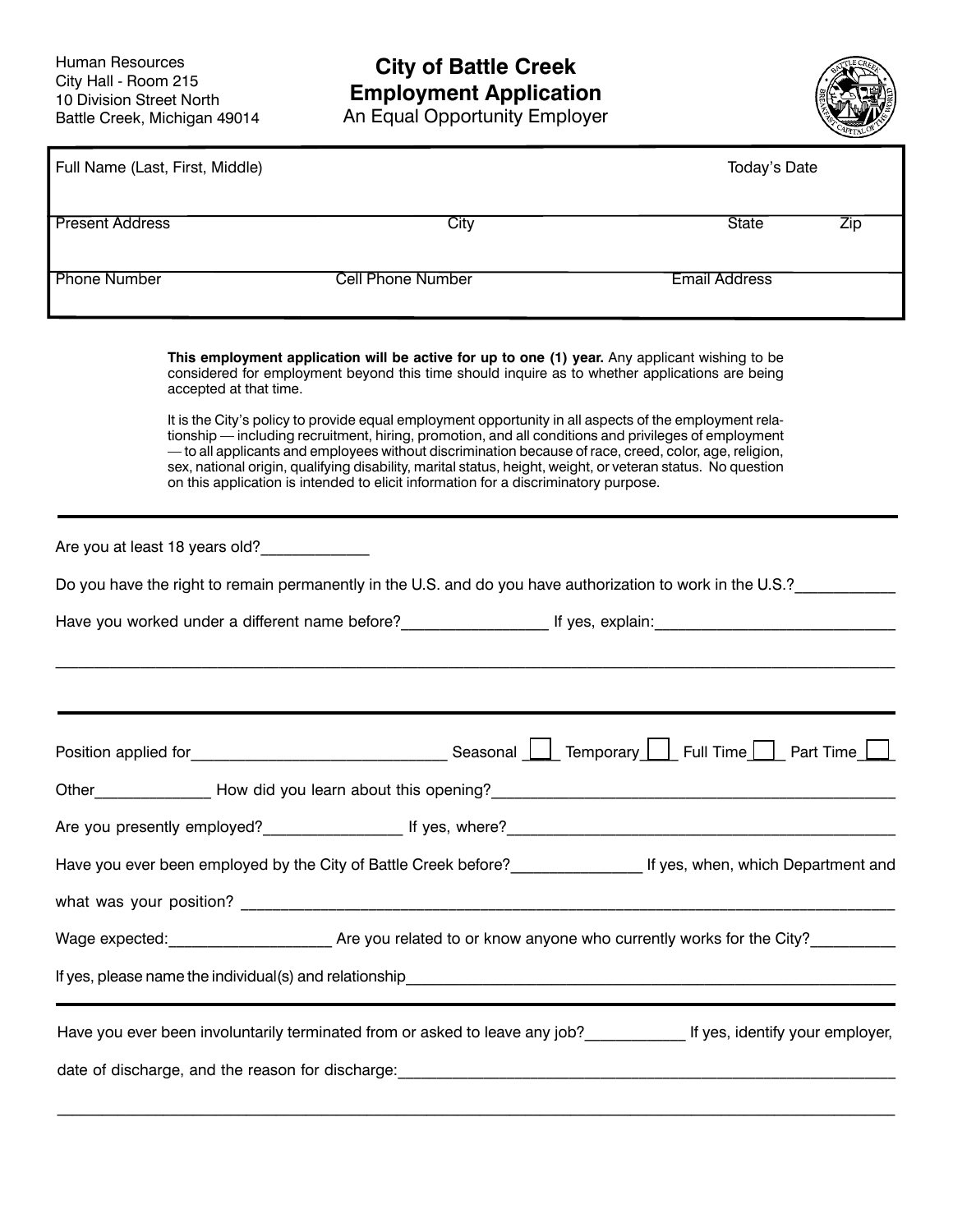| <b>Education</b>                                                                                                                                                                                                          | Name and Location |                                                                                                                        | Years     | Graduate?<br>Yes No                     | Diploma               | <b>GPA</b> |
|---------------------------------------------------------------------------------------------------------------------------------------------------------------------------------------------------------------------------|-------------------|------------------------------------------------------------------------------------------------------------------------|-----------|-----------------------------------------|-----------------------|------------|
| High<br>School                                                                                                                                                                                                            |                   | Course of Study                                                                                                        | Completed |                                         | Or Degree             |            |
| College                                                                                                                                                                                                                   |                   | <u> 1980 - Johann Barbara, martxa alemaniar argumento estas estas estas estas estas estas estas estas estas estas </u> |           |                                         |                       |            |
| <b>Trade School</b><br>Other formal education, training, or experience which you feel is relevant to the position for which you are applying                                                                              |                   |                                                                                                                        |           |                                         |                       |            |
|                                                                                                                                                                                                                           |                   |                                                                                                                        |           |                                         |                       |            |
| Do you have a valid/unrestricted drivers license?____ License Number:__________________________________State:_______                                                                                                      |                   |                                                                                                                        |           |                                         |                       |            |
| Do you have a valid CDL license?____________________If so, what type endorsement?___________________________________                                                                                                      |                   |                                                                                                                        |           |                                         |                       |            |
| Personal References* (Name)                                                                                                                                                                                               |                   |                                                                                                                        |           | (Address)                               | (Phone)               |            |
|                                                                                                                                                                                                                           |                   |                                                                                                                        |           |                                         |                       |            |
| З.<br>*Excluding relatives or former employers.                                                                                                                                                                           |                   |                                                                                                                        |           |                                         |                       |            |
| <b>Employment History</b><br>(List below your past and present employment, starting with the most recent. Include U.S. military service experience.<br>Do not skip any employers.) Attach additional sheets if necessary. |                   |                                                                                                                        |           |                                         |                       |            |
|                                                                                                                                                                                                                           |                   |                                                                                                                        |           | Starting                                | Ending                |            |
|                                                                                                                                                                                                                           |                   |                                                                                                                        |           |                                         |                       |            |
|                                                                                                                                                                                                                           |                   |                                                                                                                        |           |                                         |                       |            |
|                                                                                                                                                                                                                           |                   |                                                                                                                        |           |                                         |                       |            |
|                                                                                                                                                                                                                           |                   |                                                                                                                        |           |                                         |                       |            |
|                                                                                                                                                                                                                           |                   |                                                                                                                        |           |                                         |                       |            |
|                                                                                                                                                                                                                           |                   |                                                                                                                        |           | Starting                                | Ending                |            |
|                                                                                                                                                                                                                           |                   |                                                                                                                        |           | Salary <sup><i>______________</i></sup> | _Salary______________ |            |
|                                                                                                                                                                                                                           |                   |                                                                                                                        |           |                                         |                       |            |
|                                                                                                                                                                                                                           |                   |                                                                                                                        |           |                                         |                       |            |
|                                                                                                                                                                                                                           |                   |                                                                                                                        |           |                                         |                       |            |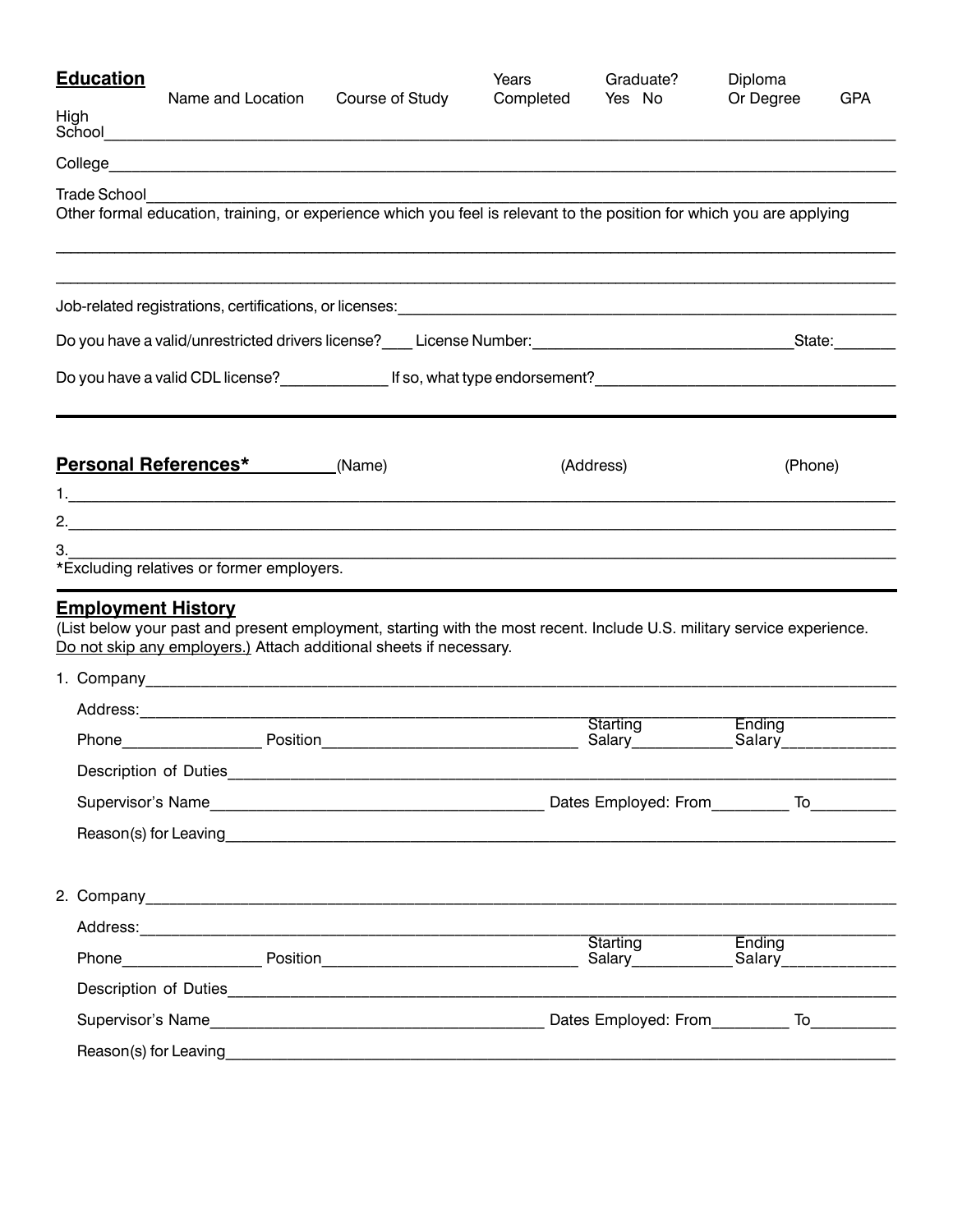|    |                           |        |           | Starting Ending                              |                |
|----|---------------------------|--------|-----------|----------------------------------------------|----------------|
|    |                           |        |           |                                              |                |
|    |                           |        |           | Dates Employed: From___________ To__________ |                |
|    |                           |        |           |                                              |                |
|    |                           |        |           |                                              |                |
|    |                           |        |           |                                              |                |
|    |                           |        |           | Starting Ending                              |                |
|    |                           |        |           |                                              |                |
|    |                           |        |           |                                              |                |
|    |                           |        |           |                                              |                |
|    | <b>Emergency Contact:</b> | (Name) | (Address) | (Phone)                                      | (Relationship) |
|    |                           |        |           |                                              |                |
|    |                           |        |           |                                              |                |
| 3. |                           |        |           |                                              |                |

#### **Applicant Statement**

I hereby affirm that the information provided in this application (and accompanying resume, if any) is true and complete. **I also agree that any false information, misrepresentations, or omissions - verbal or written - may disqualify me from further consideration for employment and may result in discipline or dismissal, at the City's discretion, if discovered at a later date.**

I authorize a thorough investigation of all statements and references contained in this application and of my employment, educational, and criminal history, including discipline and attendance records, and agree to cooperate in such investigation. I release from all liability and responsibility all persons and entities requesting or supplying such information and waive any right to notice of such disclosure.

Should I receive a conditional offer of employment, I agree to submit to any physical and/or psychological medical examination. I further authorize any physician or entity conducting such medical examination to release the results of such examination to the City of Battle Creek. I hereby give consent for the City, through an authorized testing service of its choice, to collect urine or other samples from me to determine the presence of alcohol, drugs, or controlled substances, and I hereby release the City from any liability arising out of such tests or its results. I acknowledge that remaining free of drug use and complying with the City's substance abuse policy is a condition of my employment.

I also understand that if I have a protected disability that affects my ability to perform the job I seek, I may ask the City to attempt to make a reasonable accommodation for it. I must let the City know of my need for accommodation within 182 days of when I knew or should have known of my need for such accommodation.

I understand that employees of the City who are not represented by a collective bargaining unit, are employed on an at-will basis, and are subject to termination at any time, with or without notice, discipline, or warning, for any or no reason. No person other than the City Manager, or his designee, has authority to offer employment for any specified period or to make any different agreement. No such agreement will be enforceable unless it is in writing, pertains specifically to me, and is signed by the City Manager, or his designee. Without limiting the foregoing, I further understand that I am required to abide by all rules and regulations of the City and to work the hours, days and shifts (either day or night) scheduled by the management of the unit in which I am employed.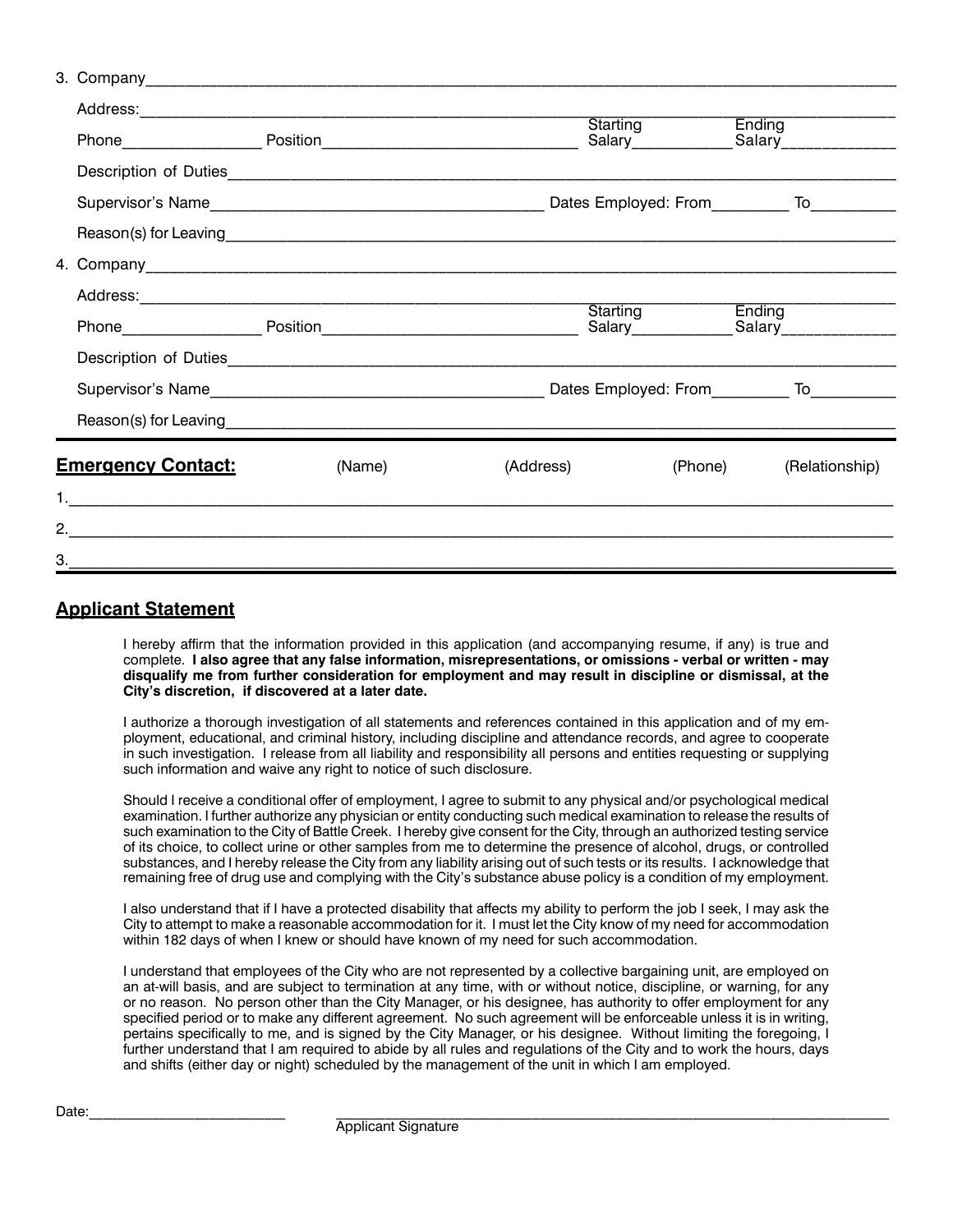## **ELECTION OF CONFIDENTIALITY AND DISCLAIMER**

Pursuant to Section 8(f) of the Michigan Open Meetings Act, MCL 15.261 et seq., an applicant for public employment may request that the contents of their application remain confidential and that review and consideration of that material occur in a closed session of a public body, if applicable.

To request that the confidentiality of the contents of your application pursuant to the Michigan Open Meetings Act and the Michigan Freedom of Information Act, MCL 15.231 et seq., you should clearly mark your preference by electing one of the following:



I request confidentiality.

I do not request confidentiality.

If no election is made, it will be assumed by the City of Battle Creek that confidentiality is not being requested by the applicant.

Please note:

The City of Battle Creek makes no promise or guarantee that even should confidentiality be requested that your name and the contents of your application will remain confidential. The City reserves the ability to publicly release such information pursuant to the Freedom of Information Act when deemed in the best interest of the City. Additionally, such information may be released during any public deliberation of candidates' qualifications or candidate interviews pursuant to the requirements of the Open Meetings Act, and Freedom of Information Act, and court cases interpreting those statutes.

The applicant specifically agrees, as a condition of consideration of their application by the City, to waive any claim for injury against the City, its officials, employees or agents due to the release of any information contained in their application.

Date: \_\_\_\_\_\_\_\_\_\_\_\_\_\_\_\_\_\_\_\_\_\_\_\_\_\_\_\_\_\_\_\_\_\_\_\_\_\_\_\_

| Signature: |  |
|------------|--|
|------------|--|

| Printed name: |  |
|---------------|--|
|               |  |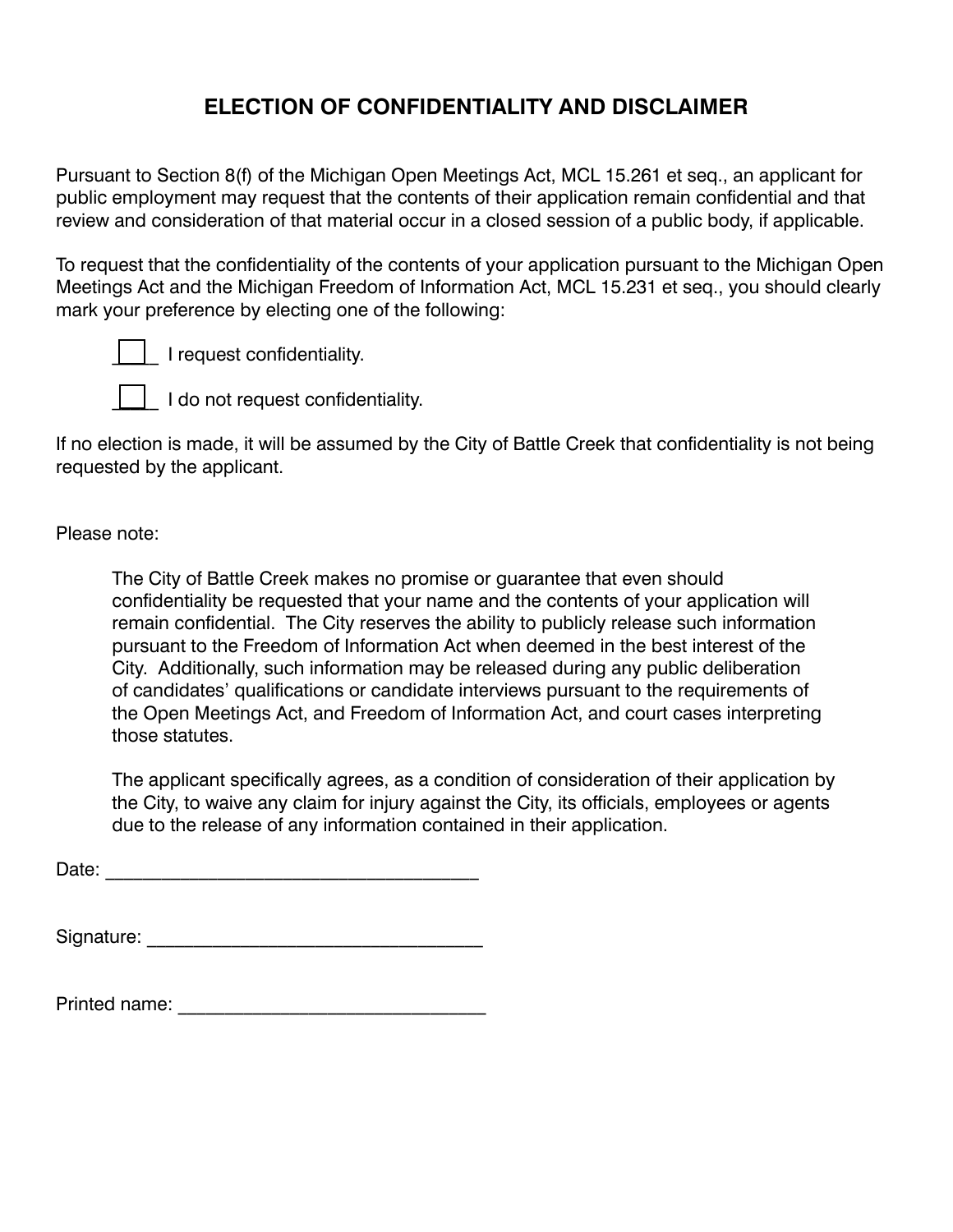# **CITY OF BATTLE CREEK**



## **APPLICANT'S AUTHORIZATION TO RELEASE INFORMATION**

As an applicant for a position with the City of Battle Creek, I hereby authorize past employers and educational institutions to release information about my work and educational history for use in determining my qualifications for this position.

*You may release or verify any information which includes but is not limited to:*

# **Past Employers:** Salary History Dates of Employment Positions Held Duties and Responsibilities Reasons for Leaving Eligibility for Rehire **Education Institutions:** Years of Attendance Degree Obtained Transcript **If any exceptions, please indicate below:** \_\_\_\_\_\_\_\_\_\_\_\_\_\_\_\_\_\_\_\_\_\_\_\_\_\_\_\_\_\_\_\_\_\_\_\_\_\_\_\_\_\_\_\_\_\_\_\_\_\_\_\_\_\_\_\_\_\_\_\_\_\_\_\_\_\_\_\_\_\_\_\_\_\_\_\_\_\_\_\_\_\_\_\_\_\_\_\_\_\_ \_\_\_\_\_\_\_\_\_\_\_\_\_\_\_\_\_\_\_\_\_\_\_\_\_\_\_\_\_\_\_\_\_\_\_\_\_\_\_\_\_\_\_\_\_\_\_\_\_\_\_\_\_\_\_\_\_\_\_\_\_\_ \_\_\_\_\_\_\_\_\_\_\_\_\_\_\_\_\_\_\_\_\_\_\_\_

Signature Date **Date** Development of the *Date* Date of the *Date* Date of the *Date* Date of the *Date* Date of the *Date* of the *Date* of the *Date* of the *Date* of the *Date* of the *Date* of the *Date* of the *Date*

Name:\_\_\_\_\_\_\_\_\_\_\_\_\_\_\_\_\_\_\_\_\_\_\_\_\_\_\_\_\_\_\_\_\_\_\_\_\_\_\_\_\_\_\_\_\_\_\_\_\_\_\_\_\_\_\_\_\_\_\_\_\_\_\_\_\_\_\_\_\_\_\_\_\_\_\_\_\_\_\_\_\_\_\_\_

Social Security #: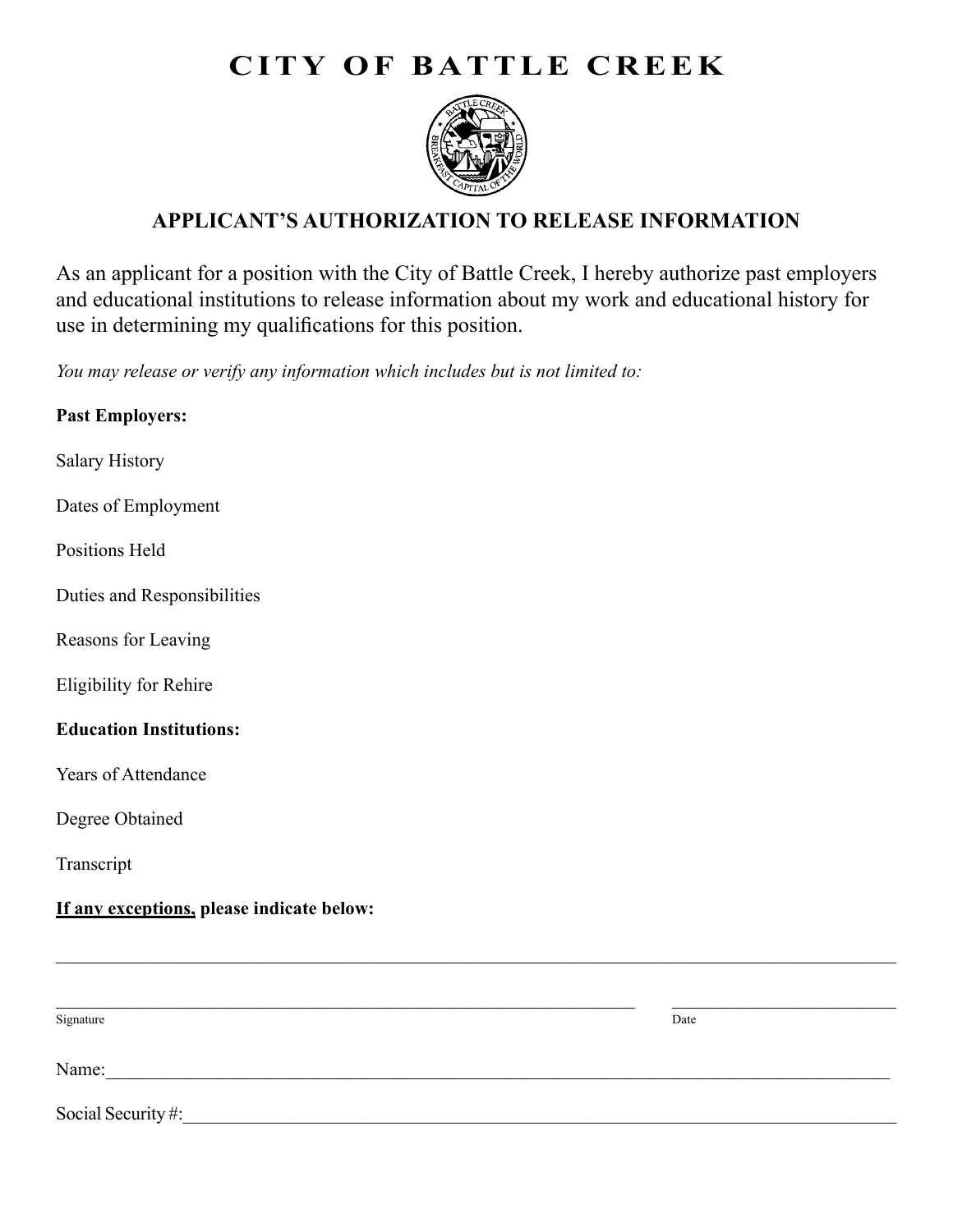**Advanced Information Research 11403 Cronridge Drive, Suite 232 Owings Mills, Maryland 21117** Tel: (410) 654-5665 (800) 469-4473 Fax: (410) 654-9994 (800) 675-4473

#### **APPLICANT INFORMATION**

#### **The following must be filled in completely for your application to be considered. (PLEASE PRINT CLEARLY)**

|                                                                                |                   |       |             |                                                         |           | Social Security #: ___________________________ |
|--------------------------------------------------------------------------------|-------------------|-------|-------------|---------------------------------------------------------|-----------|------------------------------------------------|
| Full Name: Last, First,                                                        |                   |       | Middle      |                                                         |           |                                                |
| Important - List other names you have used in the last 7 years:                |                   |       |             |                                                         |           |                                                |
| Maiden / A.K.A. Name: Last First                                               |                   |       |             |                                                         |           |                                                |
|                                                                                |                   | First |             |                                                         |           |                                                |
|                                                                                |                   |       |             |                                                         |           |                                                |
|                                                                                | $\overline{Last}$ | First | Middle      | Last date used:<br>Middle                               |           |                                                |
| Current Drivers License #: example and the set of the State State: Birth Date: |                   |       |             |                                                         |           |                                                |
|                                                                                |                   |       |             |                                                         | From - To |                                                |
|                                                                                |                   |       | <b>City</b> |                                                         |           | State <b>Zip Code</b> Provide Dates            |
| Important - List prior addresses for the last 7 years                          |                   |       |             |                                                         |           |                                                |
|                                                                                |                   |       |             |                                                         |           | From - To                                      |
|                                                                                |                   |       | City        | $\overline{\phantom{1}}$ State $\overline{\phantom{1}}$ |           | Zip Code Provide Dates                         |
|                                                                                |                   |       |             |                                                         |           | From - To                                      |
| Previous Address:                                                              | Street / P.O. Box | City  |             | State                                                   | Zip Code  | <b>Provide Dates</b>                           |
|                                                                                |                   |       |             |                                                         |           | From - To                                      |
| Previous Address:                                                              | Street / P.O. Box | City  |             | State                                                   | Zip Code  | <b>Provide Dates</b>                           |

#### *IMPORTANT: PLEASE COMPLETE RELEASE AUTHORIZATION – NEXT PAGE*